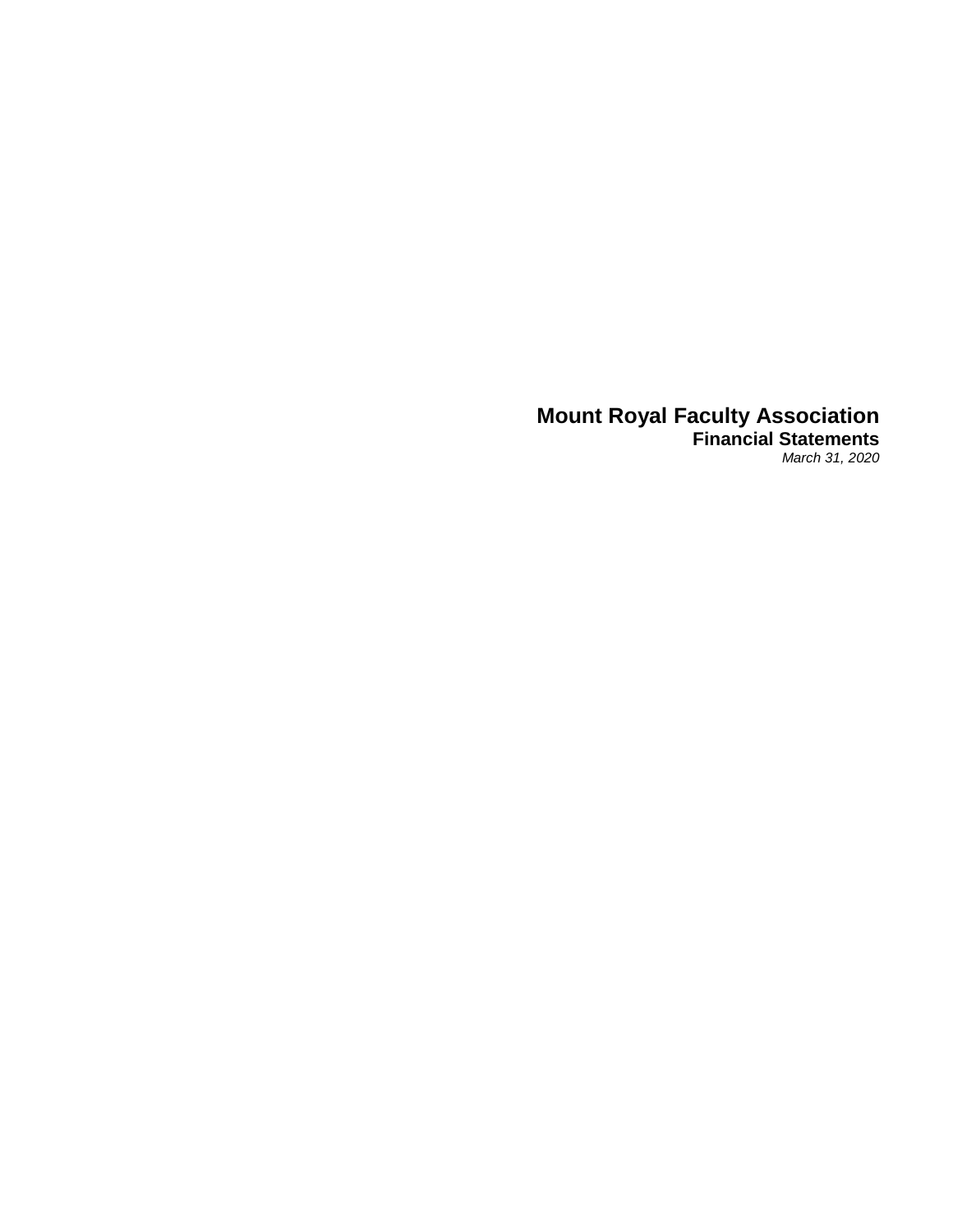To the Members of Mount Royal Faculty Association:

#### **Opinion**

We have audited the accompanying financial statements of Mount Royal Faculty Association (the "Association"), which comprise the statement of financial position as at March 31, 2020, and the statements of operations, changes in fund balances and cash flows for the year then ended, and a summary of significant accounting policies.

In our opinion, the accompanying financial statements present fairly, in all material respects, the financial position of the Association as at March 31, 2020, and the results of its operations and its cash flows for the year then ended in accordance with Canadian accounting standards for not-for-profit organizations.

#### **Basis for Opinion**

We conducted our audit in accordance with Canadian generally accepted auditing standards. Our responsibilities under those standards are further described in the Auditor's Responsibilities for the Audit of the Financial Statements section of our report. We are independent of the Association in accordance with the ethical requirements that are relevant to our audit of the financial statements in Canada, and we have fulfilled our other ethical responsibilities in accordance with these requirements. We believe that the audit evidence we have obtained is sufficient and appropriate to provide a basis for our opinion.

#### **Responsibilities of Management, and Those Charged with Governance, for the Financial Statements**

Management is responsible for the preparation and fair presentation of the financial statements in accordance with Canadian accounting standards for not-for-profit organizations, and for such internal control as management determines is necessary to enable the preparation of financial statements that are free from material misstatement, whether due to fraud or error.

In preparing the financial statements, management is responsible for assessing the Association's ability to continue as a going concern, disclosing, as applicable, matters related to going concern and using the going concern basis of accounting unless management either intends to liquidate the Association or to cease operations, or has no realistic alternative but to do so.

Those charged with governance are responsible for overseeing the Association's financial reporting process.

#### **Auditor's Responsibilities for the Audit of the Financial Statements**

Our objectives are to obtain reasonable assurance about whether the financial statements as a whole are free from material misstatement, whether due to fraud or error, and to issue an auditor's report that includes our opinion. Reasonable assurance is a high level of assurance, but is not a guarantee that an audit conducted in accordance with Canadian generally accepted auditing standards will always detect a material misstatement when it exists. Misstatements can arise from fraud or error and are considered material if, individually or in the aggregate, they could reasonably be expected to influence the economic decisions of users taken on the basis of these financial statements.

As part of an audit in accordance with Canadian generally accepted auditing standards, we exercise professional judgment and maintain professional skepticism throughout the audit. We also:

- Identify and assess the risks of material misstatement of the financial statements, whether due to fraud or error, design and perform audit procedures responsive to those risks, and obtain audit evidence that is sufficient and appropriate to provide a basis for our opinion. The risk of not detecting a material misstatement resulting from fraud is higher than for one resulting from error, as fraud may involve collusion, forgery, intentional omissions, misrepresentations, or the override of internal control.
- Obtain an understanding of internal control relevant to the audit in order to design audit procedures that are appropriate in the circumstances, but not for the purpose of expressing an opinion on the effectiveness of the Association's internal control.
- Evaluate the appropriateness of accounting policies used and the reasonableness of accounting estimates and related disclosures made by management.

*1500, 640 – 5th Avenue SW, Calgary, Alberta T2P 3G5, Phone: (403) 263-3385, 1 (877) 500-0792* 

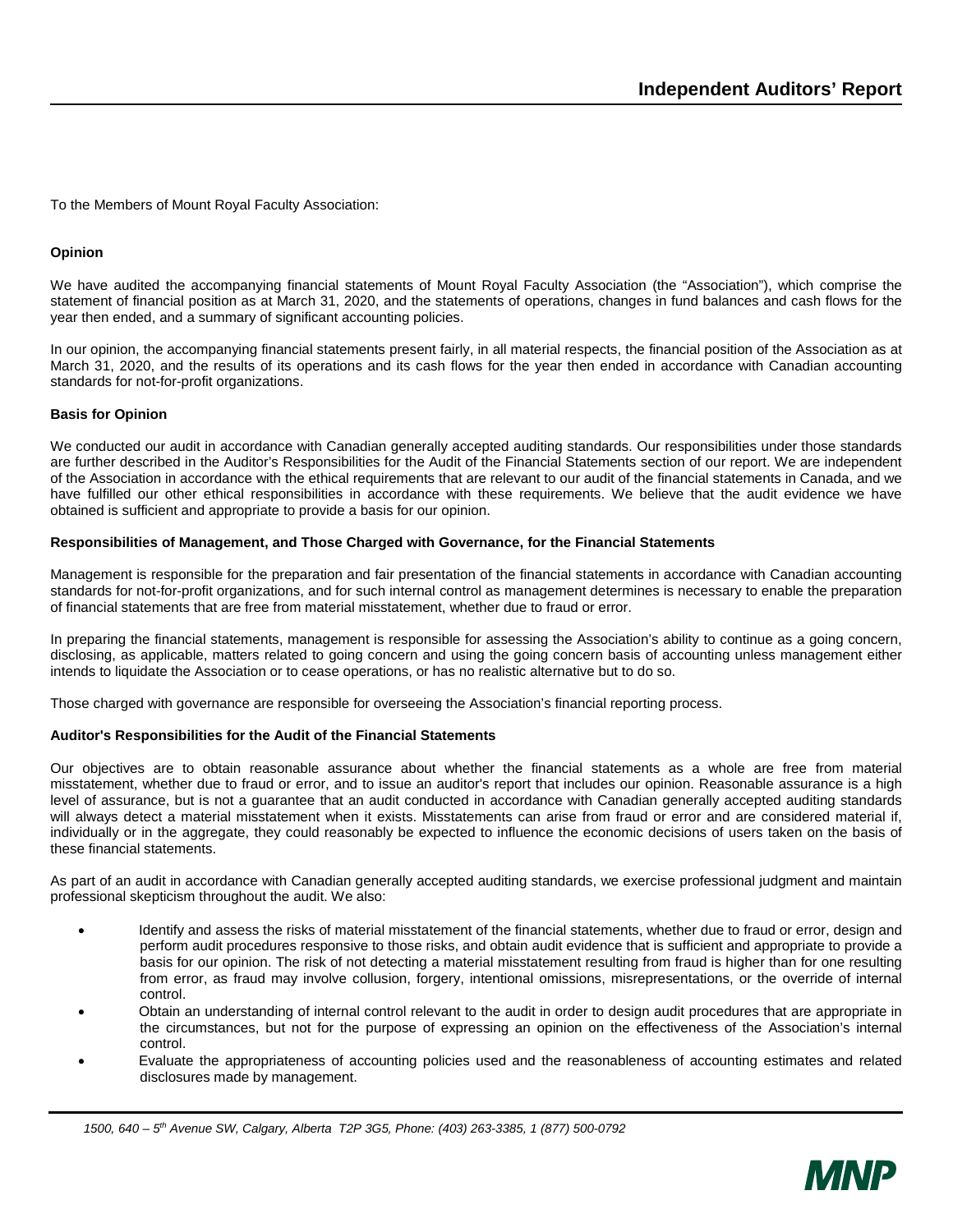- Conclude on the appropriateness of management's use of the going concern basis of accounting and, based on the audit evidence obtained, whether a material uncertainty exists related to events or conditions that may cast significant doubt on the Association's ability to continue as a going concern. If we conclude that a material uncertainty exists, we are required to draw attention in our auditor's report to the related disclosures in the financial statements or, if such disclosures are inadequate, to modify our opinion. Our conclusions are based on the audit evidence obtained up to the date of our auditor's report. However, future events or conditions may cause the Association to cease to continue as a going concern.
- Evaluate the overall presentation, structure and content of the financial statements, including the disclosures, and whether the financial statements represent the underlying transactions and events in a manner that achieves fair presentation.

We communicate with those charged with governance regarding, among other matters, the planned scope and timing of the audit and significant audit findings, including any significant deficiencies in internal control that we identify during our audit.

Calgary, Alberta

 $MNP$ LLP

May 19, 2020 Chartered Professional Accountants

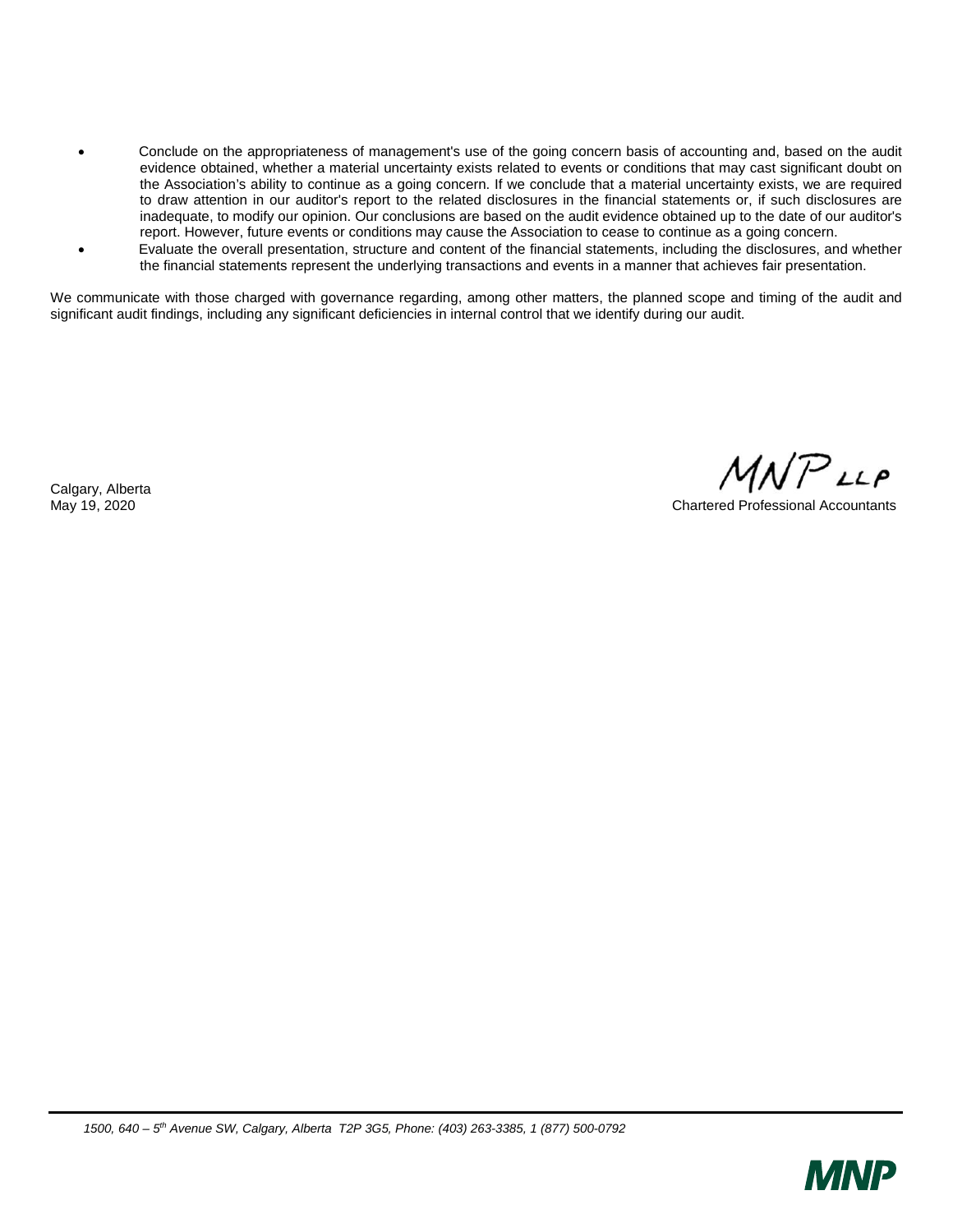# **Mount Royal Faculty Association**<br>Statement of Financial Position

As at March 31, 2020

|                                                                       | <b>Operating</b><br>fund | Professional<br>fees fund | <b>Grants</b><br>fund | <b>Building</b><br>fund | 2020      | 2019      |
|-----------------------------------------------------------------------|--------------------------|---------------------------|-----------------------|-------------------------|-----------|-----------|
| <b>Assets</b>                                                         |                          |                           |                       |                         |           |           |
| <b>Current</b>                                                        |                          |                           |                       |                         |           |           |
| Cash                                                                  | 458,053                  | 308,516                   | 20,000                | 17,088                  | 803,657   | 593,221   |
| Term deposits (Note 3)                                                | $\blacksquare$           | 531,973                   | ÷.                    | $\blacksquare$          | 531,973   | 525,646   |
| Prepaid expenses                                                      | 6,162                    |                           | $\blacksquare$        |                         | 6,162     | 1,698     |
| Inventory                                                             | 1,648                    |                           |                       |                         | 1,648     | 1,854     |
|                                                                       | 465,863                  | 840,489                   | 20,000                | 17,088                  | 1,343,440 | 1,122,419 |
| Capital assets (Note 4)                                               | 1,122                    | $\blacksquare$            | $\blacksquare$        | 9,939                   | 11,061    | 10,748    |
|                                                                       |                          |                           |                       |                         |           |           |
|                                                                       | 466,985                  | 840,489                   | 20,000                | 27,027                  | 1,354,501 | 1,133,167 |
| <b>Liabilities</b><br><b>Current</b><br>Accounts payable and accruals | 10,000                   |                           | $\blacksquare$        | $\blacksquare$          | 10,000    | 10,127    |
| <b>Commitments (Note 7)</b><br>Impact of COVID-19 (Note 10)           |                          |                           |                       |                         |           |           |
| <b>Fund Balances</b>                                                  |                          |                           |                       |                         |           |           |
| Internally restricted                                                 |                          | 840,489                   |                       | 27,027                  | 867,516   | 694,548   |
| Externally restricted (Note 5)                                        |                          | $\blacksquare$            | 20,000                | $\blacksquare$          | 20,000    | 20,000    |
| Unrestricted                                                          | 456,985                  | $\blacksquare$            | ÷.                    | $\blacksquare$          | 456,985   | 408,492   |
|                                                                       | 456,985                  | 840,489                   | 20,000                | 27,027                  | 1,344,501 | 1,123,040 |
|                                                                       | 466,985                  | 840,489                   | 20,000                | 27,027                  | 1,354,501 | 1,133,167 |

#### Approved on behalf of the Executive Board

E-SIGNED by Melanie Peacock

E-SIGNED by Rafik Kurji

**Director** 

**Director** 

The accompanying notes are an integral part of these financial statements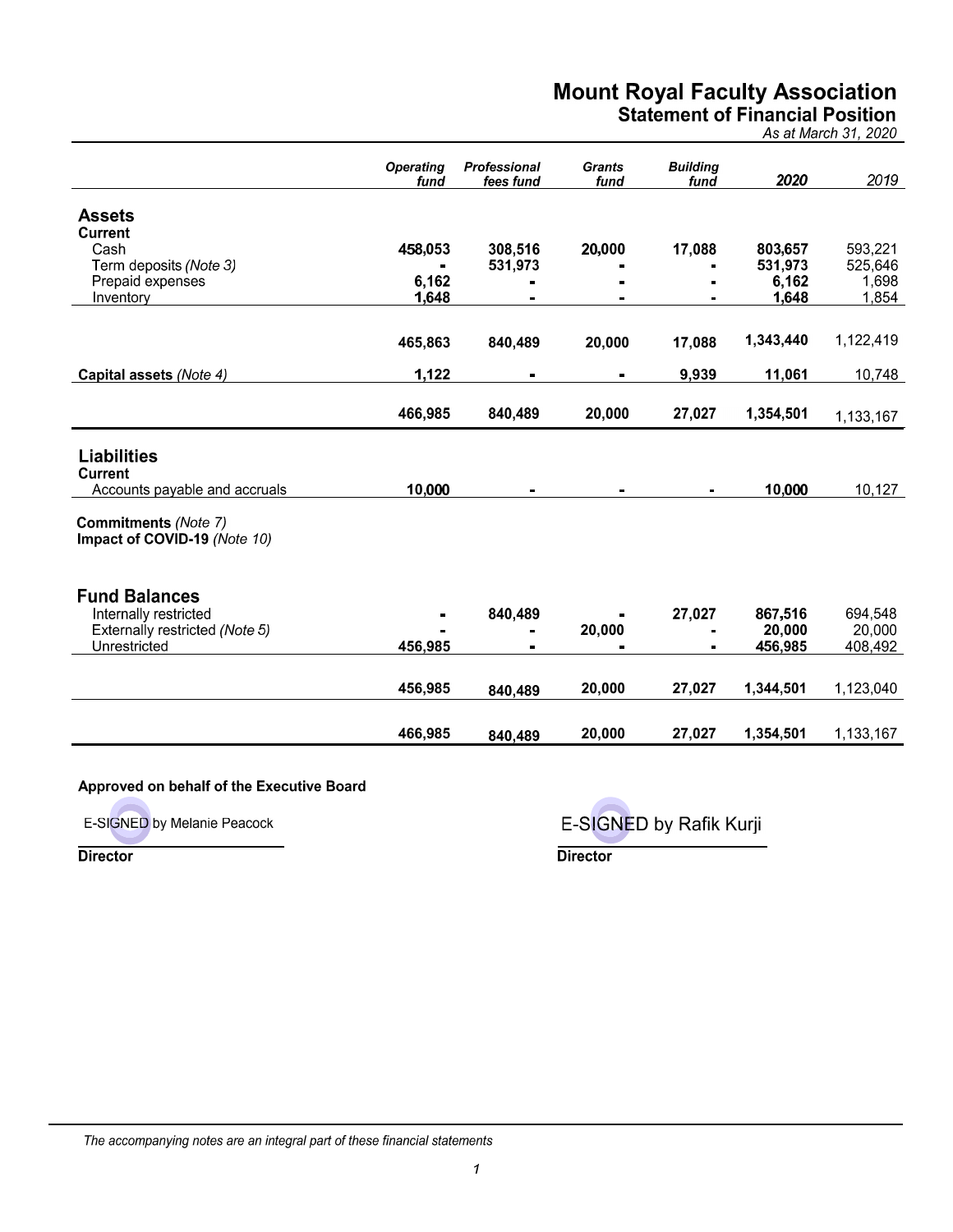# **Mount Royal Faculty Association**

#### **Statement of Operations**

*For the year ended March 31, 2020* 

|                                     | <b>Operating</b><br>fund | Professional<br>fees fund | <b>Grants</b><br>fund | <b>Building</b><br>fund | 2020      | 2019      |
|-------------------------------------|--------------------------|---------------------------|-----------------------|-------------------------|-----------|-----------|
|                                     |                          |                           |                       |                         |           |           |
| <b>Revenue</b>                      |                          |                           |                       |                         |           |           |
| Cleaning allowance                  | 3,195                    |                           |                       |                         | 3,195     | 3,159     |
| <b>Education grants</b>             |                          |                           | 64,000                |                         | 64,000    | 64,000    |
| Food and beverage sales             | 11,649                   |                           |                       |                         | 11,649    | 13,529    |
| Interest                            |                          | 6,327                     |                       |                         | 6,327     | 1,297     |
| Membership dues                     | 950,626                  |                           |                       |                         | 950,626   | 931,440   |
| Part-time grants                    |                          |                           | 20,000                |                         | 20,000    | 20,000    |
| Professional development fund       | 10.000                   |                           |                       |                         | 10.000    | 10,000    |
| Retreat Room subsidies              | 10,550                   |                           |                       | $\blacksquare$          | 10,550    | 10,320    |
|                                     |                          |                           |                       |                         |           |           |
| <b>Total revenue</b>                | 986,020                  | 6,327                     | 84,000                |                         | 1,076,347 | 1,053,745 |
| <b>Expenses</b>                     |                          |                           |                       |                         |           |           |
| Committee                           | 37,385                   |                           |                       |                         | 37,385    | 75,079    |
|                                     | 418,799                  |                           |                       |                         |           |           |
| Compensation                        |                          |                           |                       | 637                     | 418,799   | 382,233   |
| Faculty centre<br>General           | 226,538                  |                           |                       |                         | 227,175   | 237,908   |
|                                     | 31,462                   |                           |                       | 2,722                   | 34,184    | 22,633    |
| Office                              | 17,850                   |                           |                       |                         | 17,850    | 18,939    |
| Professional development            | 15,285                   |                           | 84,000                |                         | 99,285    | 103,872   |
| Scholarships and gifts              | 20,208                   |                           |                       |                         | 20,208    | 19,862    |
|                                     |                          |                           |                       |                         |           |           |
| <b>Total expenses</b>               | 767,527                  |                           | 84,000                | 3,359                   | 854,886   | 860,526   |
| Excess (deficiency) of revenue over |                          |                           |                       |                         |           |           |
| expenses                            | 218,493                  | 6,327                     |                       | (3, 359)                | 221,461   | 193,219   |

*The accompanying notes are an integral part of these financial statements*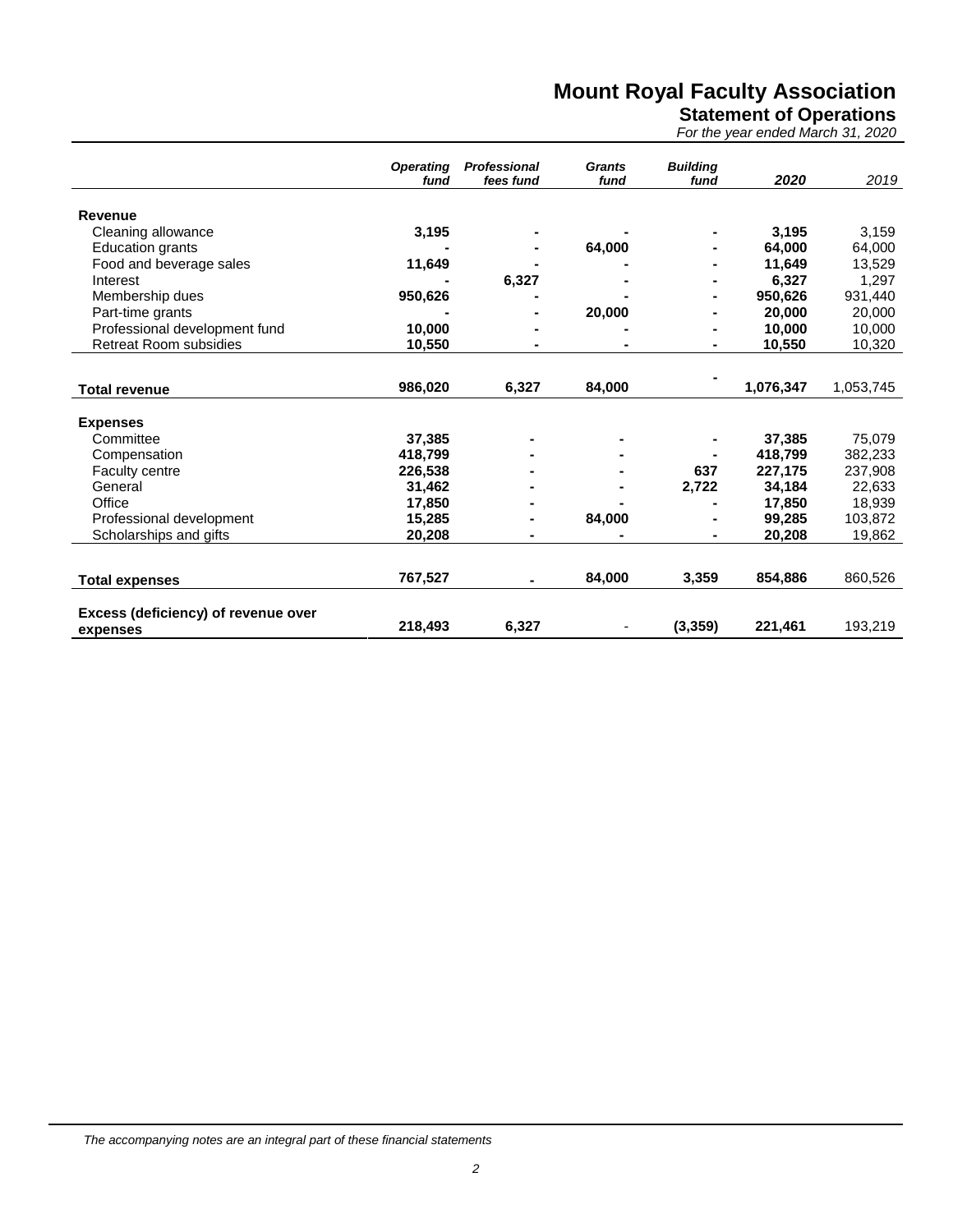## **Mount Royal Faculty Association**

#### **Statement of Changes in Fund Balances**

*For the year ended March 31, 2020* 

|                                              | <b>Operating</b><br>fund | Professional<br>fees fund | <b>Grants</b><br>fund | <b>Building</b><br>fund | 2020           | 2019      |
|----------------------------------------------|--------------------------|---------------------------|-----------------------|-------------------------|----------------|-----------|
| Fund balance, beginning of year              | 408.492                  | 664.162                   | 20,000                | 30,386                  | 1,123,040      | 929,821   |
| Excess (deficiency) of revenue over expenses | 218,493                  | 6,327                     |                       | (3,359)                 | 221.461        | 193,219   |
| Interfund transfers (Note 6)                 | (170,000)                | 170.000                   |                       | ۰                       | $\blacksquare$ |           |
| Fund balance, end of year                    | 456.985                  | 840.489                   | 20,000                | 27.027                  | 1.344.501      | 1,123,040 |

*The accompanying notes are an integral part of these financial statements*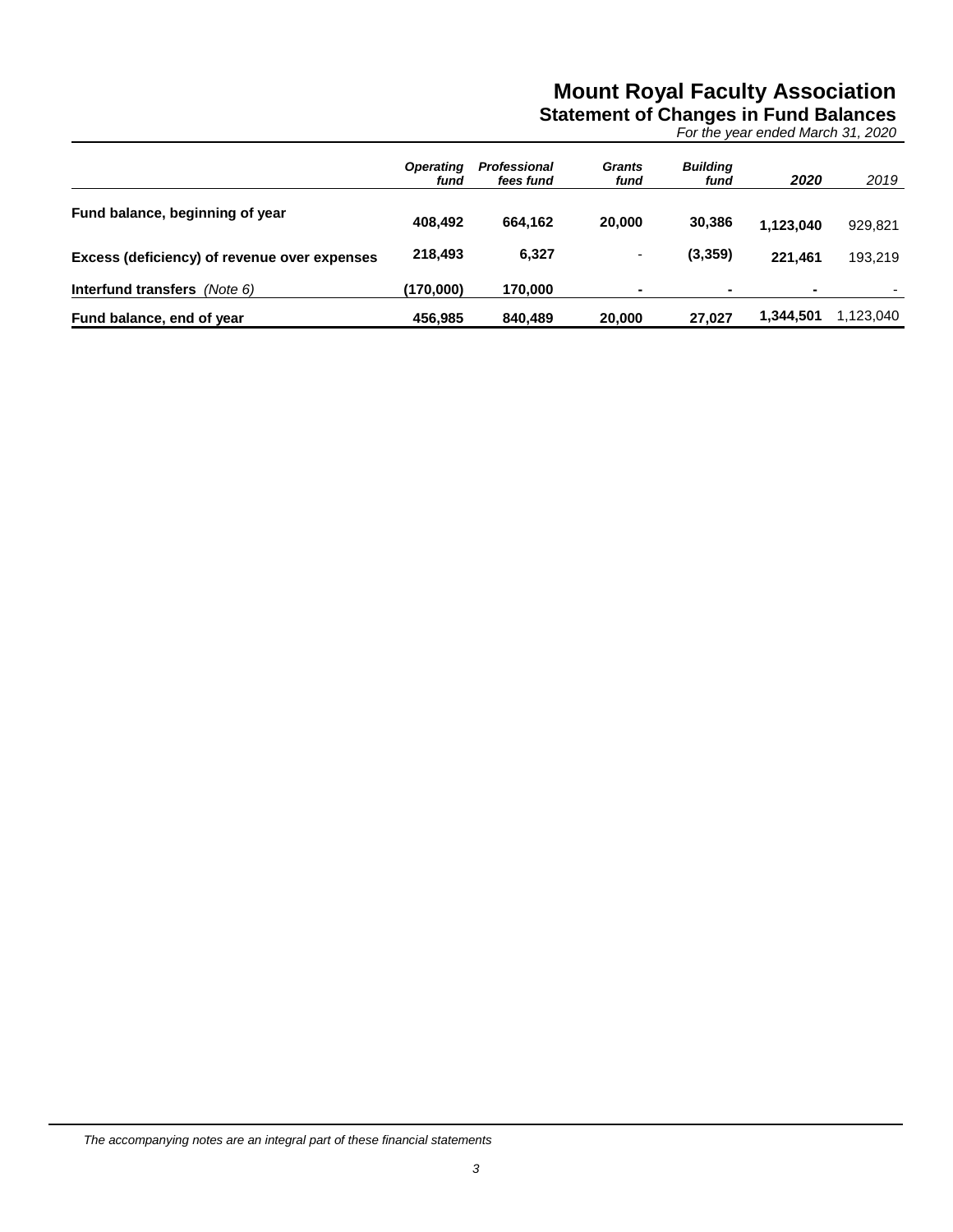**Mount Royal Faculty Association** 

**Statement of Cash Flows** 

*For the year ended March 31, 2020* 

| Cash provided by (used for) the following activities<br>Operating<br>221,461<br>Excess of revenue over expenses<br>Amortization<br>1,379<br>222,840<br>Changes in working capital accounts<br>Term deposits<br>(250,000)<br>(6, 327)<br>Prepaid expenses<br>(4, 464)<br>Inventory<br>206<br>Accounts payable and accruals<br>(127)<br>Net cash provided by operating activities<br>212,128<br>Investing<br>Purchase of capital assets<br>(1,692)<br>Increase (decrease) in cash resources<br>210,436<br>(51, 390)<br>Cash resources, beginning of year<br>593,221 | 2020 | 2019      |
|-------------------------------------------------------------------------------------------------------------------------------------------------------------------------------------------------------------------------------------------------------------------------------------------------------------------------------------------------------------------------------------------------------------------------------------------------------------------------------------------------------------------------------------------------------------------|------|-----------|
|                                                                                                                                                                                                                                                                                                                                                                                                                                                                                                                                                                   |      |           |
|                                                                                                                                                                                                                                                                                                                                                                                                                                                                                                                                                                   |      |           |
|                                                                                                                                                                                                                                                                                                                                                                                                                                                                                                                                                                   |      | 193,219   |
|                                                                                                                                                                                                                                                                                                                                                                                                                                                                                                                                                                   |      | 1,298     |
|                                                                                                                                                                                                                                                                                                                                                                                                                                                                                                                                                                   |      |           |
|                                                                                                                                                                                                                                                                                                                                                                                                                                                                                                                                                                   |      | 194,517   |
|                                                                                                                                                                                                                                                                                                                                                                                                                                                                                                                                                                   |      |           |
|                                                                                                                                                                                                                                                                                                                                                                                                                                                                                                                                                                   |      |           |
|                                                                                                                                                                                                                                                                                                                                                                                                                                                                                                                                                                   |      | 5,760     |
|                                                                                                                                                                                                                                                                                                                                                                                                                                                                                                                                                                   |      | (495)     |
|                                                                                                                                                                                                                                                                                                                                                                                                                                                                                                                                                                   |      |           |
|                                                                                                                                                                                                                                                                                                                                                                                                                                                                                                                                                                   |      | (50, 218) |
|                                                                                                                                                                                                                                                                                                                                                                                                                                                                                                                                                                   |      |           |
|                                                                                                                                                                                                                                                                                                                                                                                                                                                                                                                                                                   |      |           |
|                                                                                                                                                                                                                                                                                                                                                                                                                                                                                                                                                                   |      | (1, 172)  |
|                                                                                                                                                                                                                                                                                                                                                                                                                                                                                                                                                                   |      |           |
|                                                                                                                                                                                                                                                                                                                                                                                                                                                                                                                                                                   |      |           |
|                                                                                                                                                                                                                                                                                                                                                                                                                                                                                                                                                                   |      | 644,611   |
| 803,657<br>Cash resources, end of year                                                                                                                                                                                                                                                                                                                                                                                                                                                                                                                            |      | 593,221   |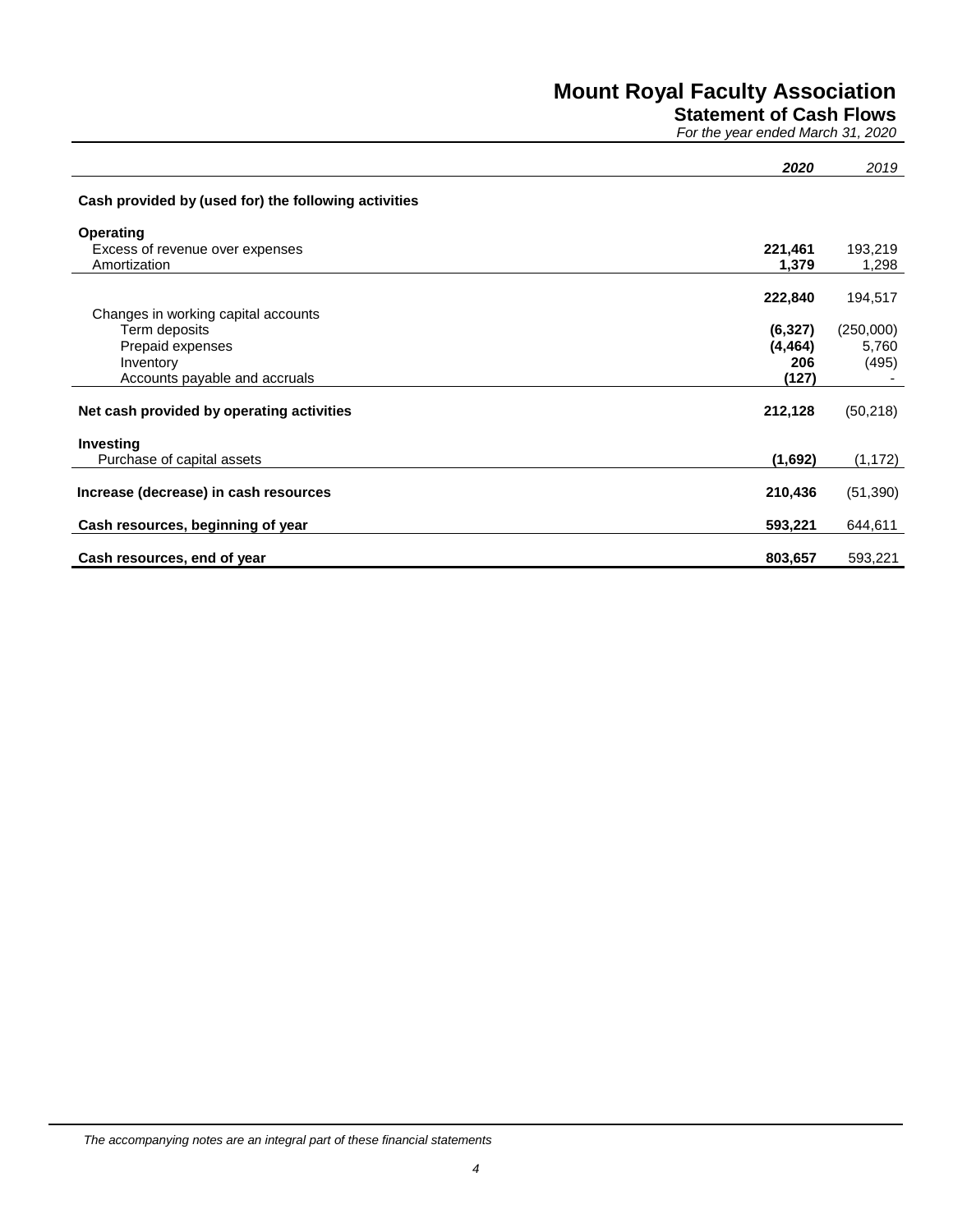#### **1. Purpose of the organization**

Mount Royal Faculty Association (the "Association") is a not-for-profit organization, incorporated under the auspices of the Post Secondary Learning Act, which represents the faculty members of Mount Royal University (the "University"). The Association is exempt from income taxes under paragraph 149(1)(k) of the Income Tax Act (Canada). The Association's purpose is to manage relations between the University and the members of the Association, act as the sole negotiating agent regarding the terms and conditions of employment of all members of the Association, to maintain and promote the professional and material status of members, to promote the welfare of the University, and to uphold the principles of academic freedom, tenure, equity and human rights within the University.

#### **2. Significant accounting policies**

The financial statements of the Association have been prepared by management in accordance with Canadian accounting standards for not-for-profit organizations. The financial statements have, in management's opinion, been properly prepared using careful judgment with reasonable limits of materiality and within the framework of the significant accounting policies summarized below.

#### *Fund accounting*

The Association follows the restricted fund method of accounting for contributions, and maintains four funds: the Operating Fund, Professional Fees Fund, Grants Fund and Building Fund.

The Operating Fund accounts for the Association's general operating and administrative activities. This fund reports unrestricted resources.

The Professional Fees Fund is an internally restricted fund that was established to pay professional fees resulting from costs associated with the maintenance of members' professional welfare.

The Grants Fund (formerly the Education Fund) includes funding that is collectively bargained for and externally restricted by the University. Interest income earned by the Grants Fund is internally restricted within the Grants Fund. Education grants are provided to assist members in improving their educational qualifications or developing their educational skills. Part-time grants are provided to encourage part-time staff members to attend faculty meetings through cash incentives.

The Building Fund includes capital expenditures of the University faculty centre and funds restricted to cover future costs of maintaining the faculty centre.

#### *Cash and cash equivalents*

Cash and cash equivalents are comprised of cash on hand and funds held on deposit with financial institutions.

#### *Term deposits*

Term deposits comprised of short-term investments which mature within one year and are redeemable at the holder's discretion. Term deposits are measured at cost with the associated interest recognized upon maturity.

#### *Revenue recognition*

Restricted contributions related to general operations are recognized as revenue of the Operating Fund in the year in which the related expenses are incurred. All other restricted contributions are recognized as revenue of the appropriate restricted fund in the year received or receivable if the amount to be received can be reasonably estimated and collection is reasonably assured. Restricted contributions include education grants, part-time grants, and restricted membership dues.

Unrestricted contributions are recognized as revenue of the Operating Fund in the year received or receivable if the amount to be received can be reasonably estimated and collection is reasonably assured. Unrestricted contributions include unrestricted membership dues, cleaning allowance and social committee revenues.

Revenue from food and beverage sales is recognized as revenue of the Operating Fund at the point of sale.

Investment income on restricted resources is recognized as revenue in its respective fund upon maturity of the underlying investments and is internally restricted within the fund. Unrestricted investment income earned on Operating Fund resources is recognized as revenue of the Operating Fund upon maturity of the underlying investments.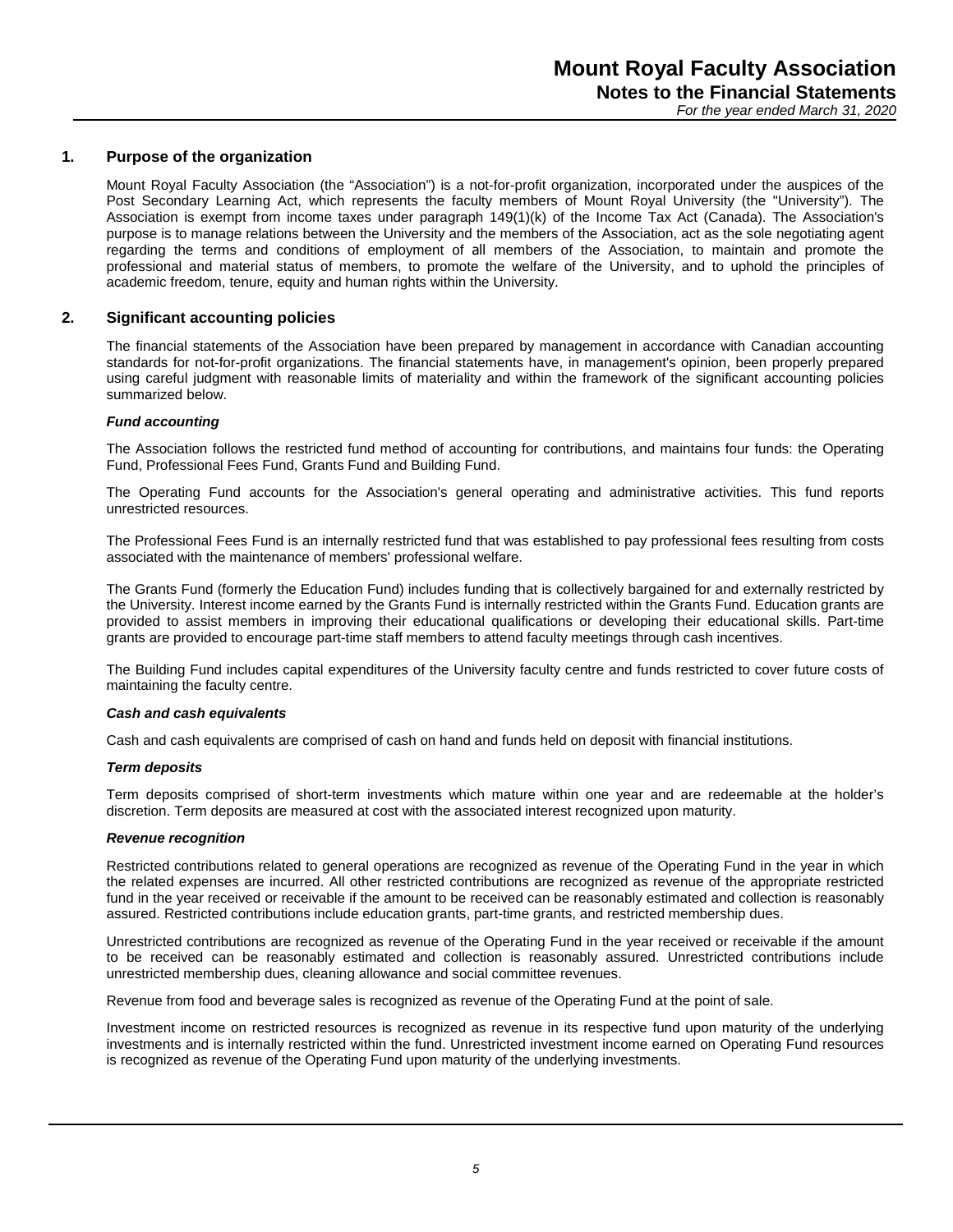#### **2. Significant accounting policies** *(continued)*

#### *Inventory*

Inventory is valued at the lower of cost and net realizable value. Cost is determined by the first-in, first-out method. Net realizable value is the estimated selling price in the ordinary course of business less selling costs. Total inventory expensed during the year was \$11,782 (2019 - \$11,011).

#### *Financial instruments*

The Association recognizes its financial instruments when the Association becomes party to the contractual provisions of the financial instrument. All financial instruments are initially recorded at their fair value, including financial assets and liabilities originated and issued in a related party transaction with management.

#### *Measurement:*

At initial recognition, the Association may irrevocably elect to subsequently measure any financial instrument at fair value.

Financial assets and liabilities are subsequently measured at amortized cost.

Financial assets subsequently measured at amortized cost include cash, term deposits and accounts receivable.

Financial liabilities subsequently measured at amortized cost include accounts payable and accruals.

Transaction costs directly attributable to the origination, acquisition, issuance or assumption of financial instruments subsequently measured at fair value are immediately recognized in the excess of revenue over expenses for the current year. Transaction costs are added to the carrying amount for those financial instruments subsequently measured at cost or amortized cost.

#### *Impairment:*

Financial assets subsequently measured at amortized cost are tested for impairment when there are indications that impairment exists. The amount of write-down is recognized as an impairment loss in excess/deficiency of revenue over expenses. A previously recognized impairment loss may be reversed to the extent of an improvement, provided it is no greater than the amount that would have been reported at the date of the reversal had the impairment not been recognized previously. The amount of the reversal is recognized in excess/deficiency of revenue over expenses in the period the reversal occurs.

#### *Measurement uncertainty*

The preparation of financial statements in conformity with Canadian accounting standards for not-for-profit organizations requires management to make estimates and assumptions that affect the reported amounts of assets and liabilities and disclosure of contingent assets and liabilities at the date of the financial statements, and the reported amounts of revenues and expenses during the reporting period. Amortization of capital assets is based upon the estimated useful life of those assets.

These estimates and assumptions are reviewed periodically and, as adjustments become necessary, they are reported in excess/deficiency of revenue over expenses in the periods in which they become known.

#### *Capital assets*

Purchased capital assets are recorded at cost. Contributed capital assets are recorded at fair value at the date of contribution if fair value can be reasonably determined.

Amortization is provided using methods and rates intended to amortize the cost of assets over their estimated useful lives.

|                        | <b>Method</b>     | Rate     |
|------------------------|-------------------|----------|
| Computer equipment     | declining balance | 45 %     |
| Leasehold improvements | straight-line     | 20 years |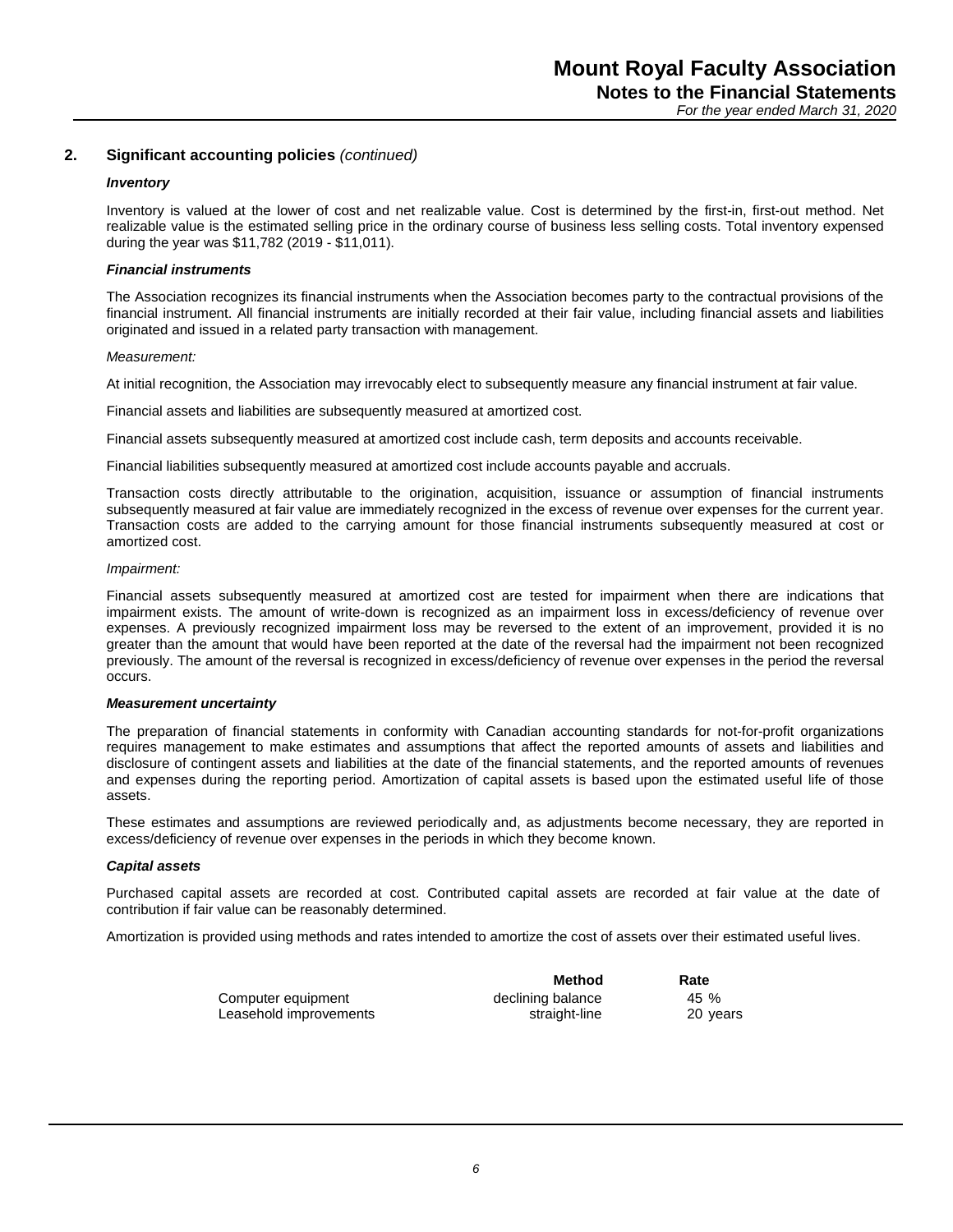*2020 2019*

#### **3. Term deposits**

Term deposits consist of guaranteed investment certificates. The date of acquisition, cost, date of redemption, interest rate and redemption values of the term deposits are as follows: **Annual Redemption** 

| Date of Acquisition | Cost    | Date of Redemption | Term | Alliludi<br><b>Interest Rate</b> | Regeription<br>Value |
|---------------------|---------|--------------------|------|----------------------------------|----------------------|
| June 10, 2019       | 269.945 | June 9, 2020       | vear | 1.60%                            | 274.265              |
| September 30, 2019  | 262,028 | September 29, 2020 | vear | 1.60%                            | 266,242              |
|                     | 531,973 |                    |      |                                  | 540,507              |

#### **4. Capital assets**

|                        |         |                    | 2020     | 2019     |
|------------------------|---------|--------------------|----------|----------|
|                        |         | <b>Accumulated</b> | Net book | Net book |
|                        | Cost    | amortization       | value    | value    |
| Computer equipment     | 5.722   | 4.600              | 1.122    | 1,432    |
| Leasehold improvements | 387,530 | 377.591            | 9,939    | 9,316    |
|                        | 393,252 | 382,191            | 11.061   | 10,748   |

Included in faculty centre expenses for the year is \$1,379 (2019 – \$1,298) of amortization expense.

#### **5. Externally restricted fund**

Externally imposed restrictions on fund balances are as follows:

|                                                 | ∠∪∠∪   | 20 I V |
|-------------------------------------------------|--------|--------|
| Restricted for faculty professional development | 20.000 | 20.000 |

#### **6. Interfund transfers**

During the year, \$170,000 (2019 - \$250,000) was transferred from the Operating Fund to the Professional Fees Fund in order to establish funding for any potential contingencies as per the Association's Bylaws.

Additionally, \$nil (2019 - \$80,000) was transferred from the Building Fund to the Professional Fees Fund to reduce the Building Fund balance and to support any potential contingencies as per the Association's Bylaws.

#### **7. Commitments**

The Association has signed a 20 year lease with the University for the sum of \$1.00 per annum expiring on June 30, 2034.